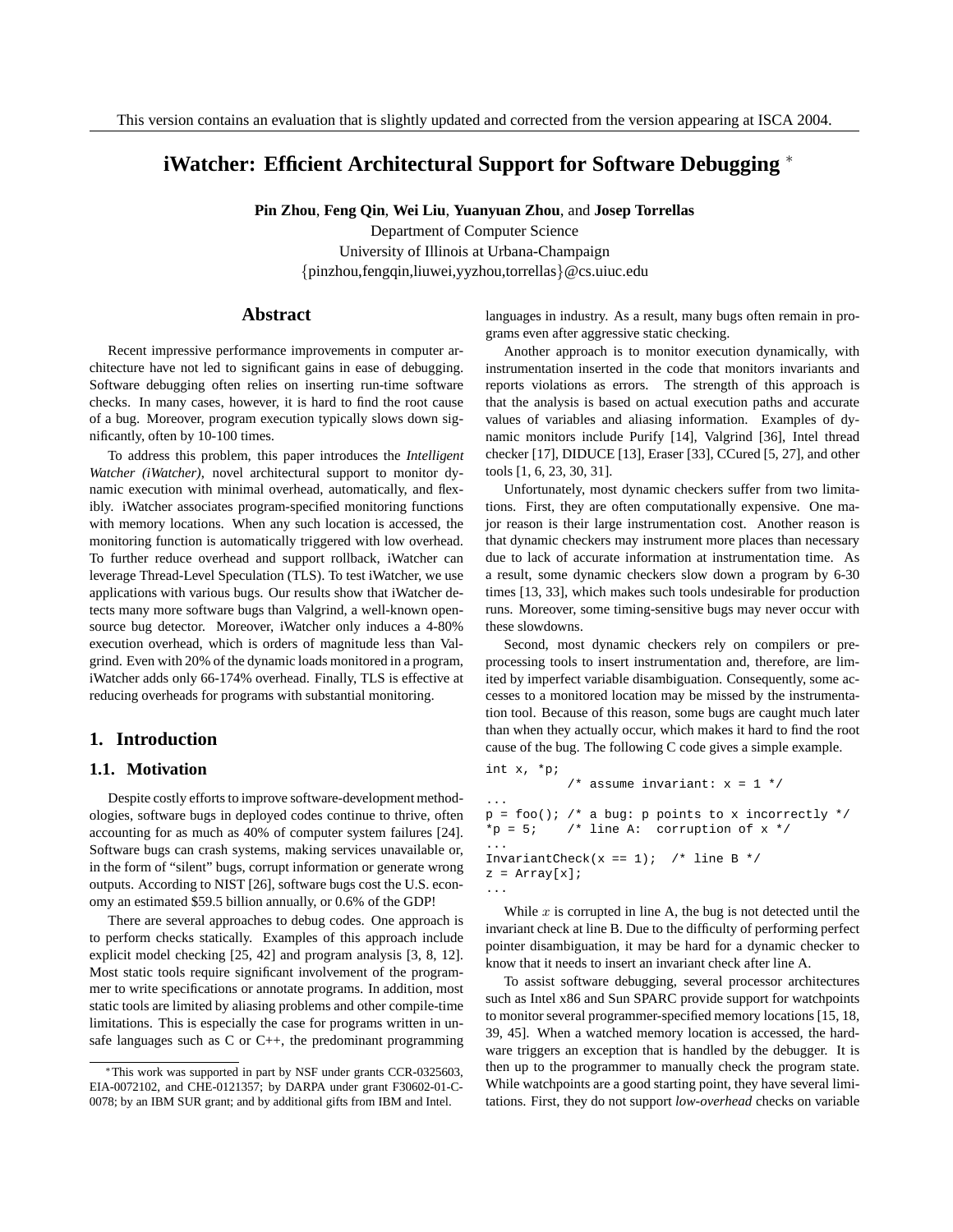values *automatically*. Since exceptions are expensive, it would be very inefficient to use them for dynamic bug detection during production runs. Second, most architectures only support a handful of watchpoints (four in Intel x86). Therefore, it is hard to use watchpoints for dynamic monitoring in production runs, which requires efficiency and watching many memory locations.

### **1.2. Our Approach**

This paper introduces the *Intelligent Watcher (iWatcher)*, novel architectural support to monitor dynamic execution with *minimal overhead*, *automatically*, and *flexibly*. iWatcher associates program-specified monitoring functions with memory locations. When any such location is accessed, the monitoring function is automatically triggered with low overhead. To further reduce overhead and support rollback, iWatcher can leverage Thread-Level Speculation (TLS). The main advantages of iWatcher are:

- It monitors *all* accesses to the watched memory locations. Consequently, it catches hard-to-find bugs such as updates through aliased pointers and stack-smashing attacks commonly exploited by viruses.
- It has low overhead because it (i) only monitors memory instructions that *truly* access the watched memory locations, (ii) uses minimal-overhead hardware-supported triggering of monitoring functions, and (iii) can leverage TLS to execute monitoring functions in parallel with the program.
- It is flexible in that it can support a wide range of checks, including program-specific checks. Moreover, iWatcher is language independent, cross-module and cross-developer.

We evaluate iWatcher using buggy applications with memory corruption, memory leaks, buffer overflow, value invariant violations, outbound pointers, and smashed stacks. iWatcher detects all the bugs evaluated in our experiments with only a 4-80% execution overhead. In contrast, a well-known open-source bug detector called Valgrind induces orders of magnitude more overhead, and can only detect a subset of the bugs. Moreover, even with 20% of the dynamic loads monitored in a program, iWatcher only adds 66- 174% overhead. Finally, TLS is effective at reducing overheads for programs with substantial monitoring.

This paper is organized as follows. Section 2 briefly describes some background. Sections 3, 4, and 5 describe iWatcher's functionality, architectural design, and advantages. Sections 6 and 7 present the evaluation methodology and experimental results. Section 8 discusses related work and Section 9 concludes.

# **2. Background**

### **2.1. Dynamic Execution Monitoring**

Many methods have been proposed for dynamic code monitoring. The most commonly used ones are assertions, dynamic checkers, and watchpoints.

**Assertions.** Assertions are inserted by programmers to perform sanity checks at certain places. If the condition specified in an assertion is false, the program aborts. Assertions are one of the most commonly used methods for debugging. However, they can add significant overhead to program execution. Moreover, it is often hard to identify all the places where assertions should be placed.

**Dynamic Checkers.** Dynamic checkers are automated tools that detect common bugs at run time. For example, DIDUCE [13] automatically infers likely program invariants, and uses them to detect program bugs. Purify [14] and Valgrind [36] monitor memory accesses to detect memory leaks and some simple instances of memory corruption, such as freeing a buffer twice or reading an uninitialized memory location. StackGuard [6] can detect some buffer overflow bugs, which have been a major cause of security attacks. Eraser [33] can detect data races by dynamically tracking the set of locks held during program execution. These tools usually use compilers or code-rewriting tools such as ATOM [40], EEL [20] and Dyninst [2] to instrument programs with checks.

While this approach is promising, dynamic checkers often suffer from the following limitations: (1) aliasing problems, especially in  $C/C++$  programs, (2) high run-time overhead, (3) hard-coded bug detection functionality, (4) language specificity, and (5) difficulty to work with low-level code.

**Hardware-Assisted Watchpoints.** Hardware-assisted watchpoints [15, 18, 39] use simple hardware support to watch a user-selected memory location. When a watched location is accessed by the program, an exception is handled by an interactive debugger such as gdb. Then, the state of the process can be examined by programmers using the debugger. The hardware support is provided through a few special debug registers. Watchpoints are designed to be used in an interactive debugger. For non-interactive execution monitoring, they are both inflexible and inefficient. They do not provide a way to associate an automatic check to the access of a watched location. Moreover, they require an expensive exception when a watched location is accessed. Finally, most architectures only support a few watchpoints (four in Intel's x86).

**Summary.** We classify the dynamic monitoring methods into two categories:

- *Code-Controlled Monitoring (CCM).* Monitoring is performed only at special points in the program. Assertions and most dynamic checkers belong to CCM because they only check at assertions or instrumentation points.
- *Location-Controlled Monitoring (LCM).* Monitoring is associated directly with memory locations and therefore all accesses to such memory locations are monitored. Hardwareassisted watchpoints and iWatcher belong to this category.

LCM has two advantages over CCM: (1) LCM monitors *all* accesses to a watched memory location using all possible variable names or pointers, whereas CCM may miss some accesses because of pointer aliasing; (2) LCM monitors only those memory instructions that *truly* access a watched memory location, whereas CCM may need to instrument at many unnecessary points due to the lack of accurate information at instrumentation time. Therefore, LCM can be used to detect both invariant violations and illegal accesses to a memory location, whereas it may be difficult and too expensive for CCM to check for illegal accesses.

### **2.2. Thread-Level Speculation (TLS)**

TLS is an architectural technique for speculative parallelization of sequential programs [4, 38, 41, 44]. TLS support can be built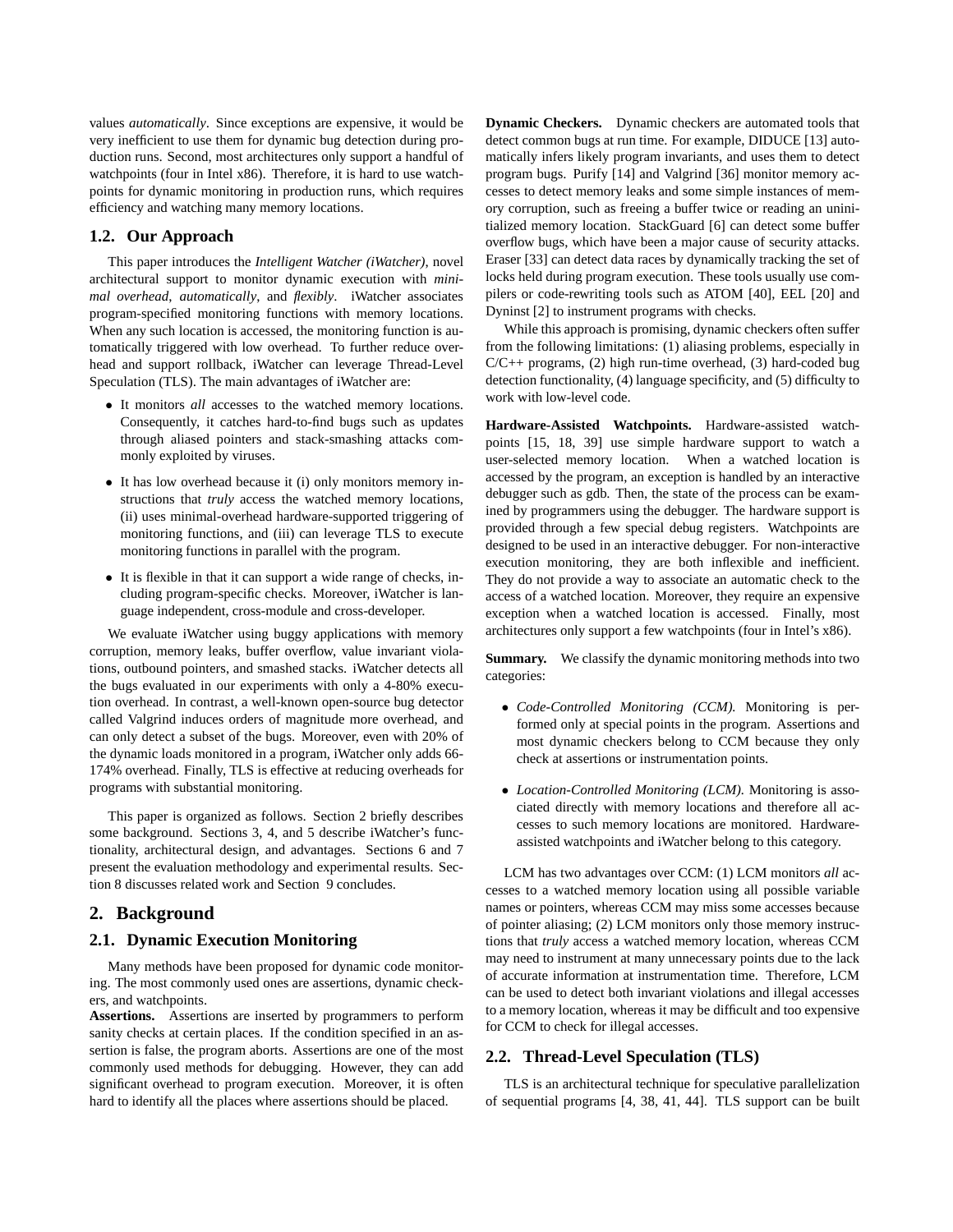on a multithreaded architecture, such as simultaneous multithreading (SMT) or chip multiprocessor (CMP) machines. With TLS, the execution of a sequential program is divided into a sequence of *microthreads* (also called tasks, slices, or epochs). These microthreads are then executed speculatively in parallel, while special hardware detects violations of the program's sequential semantics. Any violation results in squashing the incorrectly executed microthreads and re-executing them. To enable squash and re-execution, the memory state of each speculative microthread is typically buffered in caches or special buffers. When a microthread finishes its execution and becomes safe, it can commit. Committing a microthread merges its state with the safe memory. To guarantee sequential semantics, microthreads commit in order.

iWatcher can leverage TLS to reduce monitoring overhead and to support rollback and re-execution of a buggy code region [32]. For our design, we assume an SMT machine, and that the speculative memory state is buffered in caches. However, we believe our iWatcher design can be easily ported to other TLS architectures.

In our design, each cache line is tagged with the ID of the microthread to which the line belongs. Moreover, for each speculative microthread, the processor contains a copy of the initial state of the architectural registers. This copy is generated when the speculative microthread is spawned and is freed when the microthread commits. It is used in case the microthread needs to be rolled back.

The TLS mechanisms for in-cache state buffering and rollback can be reused to support incremental rollback and re-execution of the buggy code [32]. To do this, basic TLS is modified slightly by postponing the commit time of a successful microthread. In basic TLS, a microthread can commit when it completes and all its predecessors have committed. We say that such a microthread is *ready*. To support the rollback of buggy code, a ready microthread commits only in one of two cases: when we need space in the cache and when the number of uncommitted microthreads exceeds a certain threshold. With this support, a ready but uncommitted microthread can still be asked to rollback. This feature can be used to support one of the iWatcher modes (Section 4.5).

### **3. iWatcher Functionality**

iWatcher provides high-flexibility and low-overhead dynamic execution monitoring. It associates program-specified monitoring functions with memory locations. When any such location is accessed, the monitoring function associated with it is automatically triggered and executed.

iWatcher provides two system calls to turn on and off monitoring on a memory location, namely *iWatcherOn* and *iWatcherOff*. These calls can be inserted in programs either automatically by an instrumentation tool or manually by programmers. The following is the *iWatcherOn* interface:

iWatcherOn(MemAddr, Length, WatchFlag, ReactMode,

- MonitorFunc, Param1, Param2, ... ParamN)
- /\* MemAddr: starting address of the memory region\*/
- /\* Length: length of the memory region \*/
- /\* WatchFlag: types of accesses to be monitored \*/
- /\* ReactMode: reaction mode \*/
- /\* MonitorFunc: monitoring function \*/ /\* Param1...ParamN: parameters of MonitorFunc \*/

If a program makes such a call, iWatcher associates monitoring function  $MonitorFunc()$  with a memory region of  $Length$  bytes starting at  $MemAddr$ . The  $WatchFlag$  specifies what types of accesses to this memory region should be monitored. Its value can be "READONLY", "WRITEONLY", or "READWRITE", in which case the monitoring function is triggered on a read access, write access or both, respectively.

At a *triggering access* (an access to a monitored memory location), the hardware automatically initiates the monitoring function associated with this memory location. The architecture passes the values of  $Param1$  through  $ParamN$  to the monitoring function. In addition, it also passes information about the triggering access, including the program counter, the type of access (load or store; word, half-word, or byte access), reaction mode, and the memory location being accessed. It is the monitoring function's responsibility to perform the check.

A monitoring function can have side effects and can read and write variables without any restrictions. To avoid recursive triggering of monitoring functions, no memory access performed inside a monitoring function can trigger another monitoring function.

From the programmers' point of view, the execution of a monitoring function follows sequential semantics, just like a very lightweight exception handler (Section 4 describes why monitoring in iWatcher is very lightweight). The semantic order is: the triggering access, the monitoring function, and the rest of the program after the triggering access.

Upon successful completion of a monitoring function, the program continues normally. If the monitoring function fails (returns FALSE), different actions are taken depending on the  $ReachMode$ parameter specified in iWatcherOn(). iWatcher supports three modes: ReportMode, BreakMode and RollbackMode:

- Report  $Mode$ : The monitoring function reports the outcome of the check and lets the program continue. This mode can be used for profiling and error reporting without interfering with the execution of the program.
- $BreakMode$ : The program pauses at the state right after the triggering access and control is passed to an exception handler. Users can potentially attach an interactive debugger, which can be used to find more information.
- RollbackMode: The program rolls back to the most recent checkpoint, typically much before the triggering access. This mode can be used to support deterministic replay of a code section to analyze an occurring bug [32], or to support transaction-based programming [29].

A program can associate multiple monitoring functions with the same location. In this case, upon an access to the watched location, all monitoring functions are executed following sequential semantics according to their setup order.

When a program is no longer interested in monitoring a memory region, it turns off the monitoring using

iWatcherOff(MemAddr, Length, WatchFlag, MonitorFunc) /\* MemAddr: starting address of the watched region\*/

- /\* Length: length of the watched region \*/
- /\* WatchFlag: types of accesses to be unmonitored \*/
- /\* MonitorFunc: the monitoring function \*/

After this operation, the  $MonitorFunc$  associated with this memory region of Length bytes starting at MemAddr and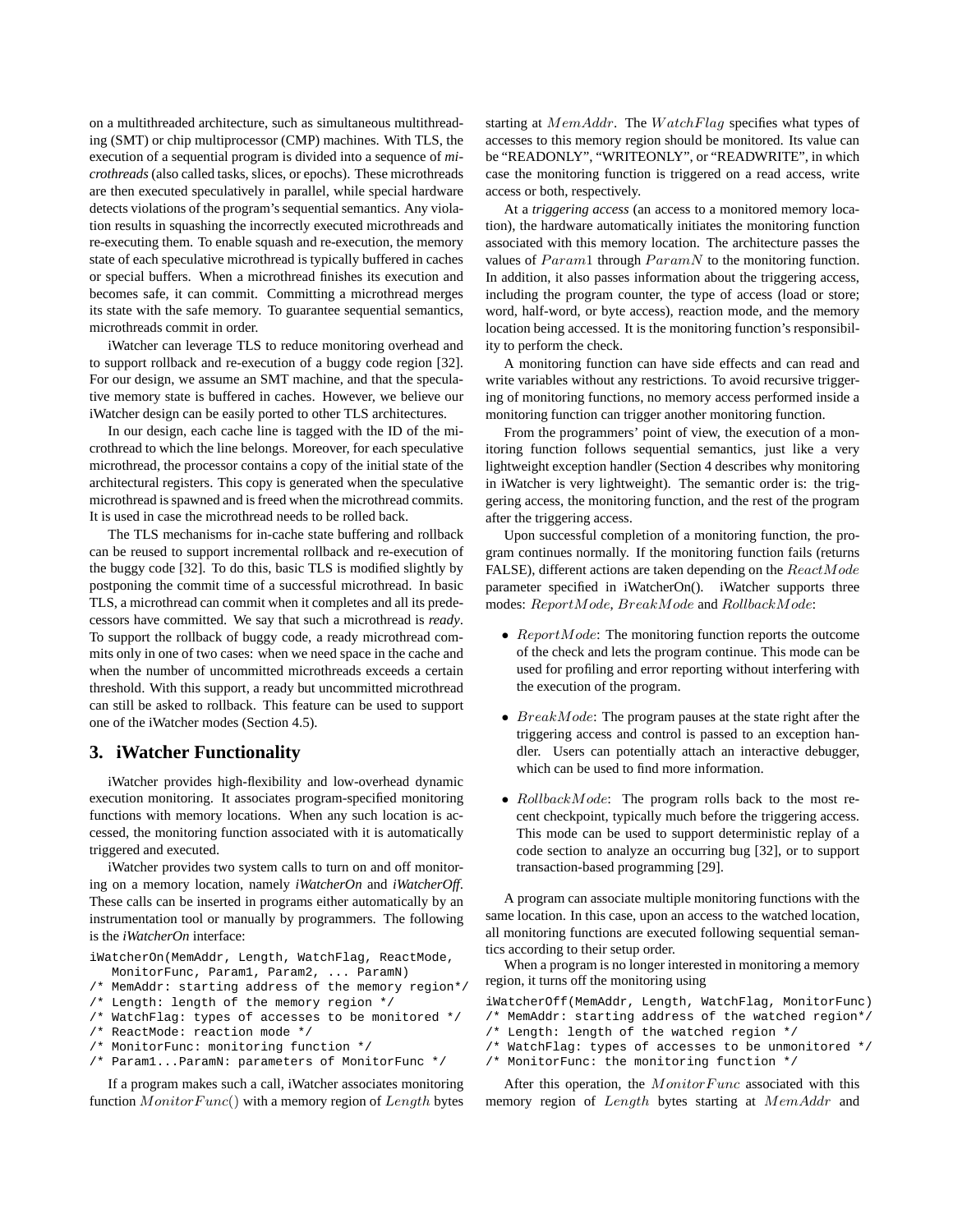$WatchFlag$  is deleted from the system. Other monitoring functions associated with this region are still in effect.

Besides using the iWatcherOff() call to turn off monitoring for a specified memory region, the program can also use a  $MonitorFlag$  global switch that enables or disables monitoring on all watched locations. This switch is useful when monitoring overhead is a concern. When the switch is disabled, no location is watched and the overhead imposed is negligible.

Note that iWatcher only provides a very flexible mechanism for dynamic execution monitoring. It is not iWatcher's responsibility to ensure that a monitoring function is written correctly, just like an *assert(condition)* call cannot guarantee that the condition in the code makes sense. Programmers can use invariant-inferring tools such as DIDUCE [13] and DAIKON [9] to automatically insert iWatcherOn() and iWatcherOff() calls into programs.

With this support, we can rewrite the example of Section 1 using iWatcherOn()/iWatcherOff() operations. There is no need to insert the invariant check. iWatcherOn() is inserted at the very beginning of the program so that the system can continuously check  $x$ 's value whenever and however the memory location is accessed. This way, the bug is caught at line A.

```
int x, *p;
           /* assume invariant: x = 1 */
iWatcherOn(&x, sizeof(int), READWRITE,
           BreakMode, &MonitorX, &x, 1);
...
p = foo(); /* a bug: p points to x incorrectly */
*p = 5; /* line A: a triggering access */
...
z = \text{Array}[x]; /* line B: a triggering access */
...
iWatcherOff(&x, sizeof(int), READWRITE, &MonitorX);
bool MonitorX(int *x, int value){
 return (*x == value);
}
```
# **4. Architectural Design of iWatcher**

To implement the functionality described above, there are at least four challenges: (1) How to monitor a location? (2) How to detect a triggering access? (3) How to trigger a monitoring function? (4) How to support the three reaction modes? In this section, we first give an overview of the implementation and then show how it addresses these challenges.

### **4.1. Overview of the Implementation**

iWatcher is implemented using a combination of hardware and software. Logically, it has four main parts. First, to detect triggering accesses on small monitored memory regions, we tag cache lines in both L1 and L2 caches with WatchFlags; to detect triggering accesses on large monitored memory regions, we use a small *Range Watch Table (RWT)*. Second, the hardware triggers monitoring functions on the fly and provides a special *Main check function* register to store the common entry point for all monitoring functions. Third, we leverage TLS to reduce overheads and support the three reaction modes. Finally, we use software to manage the associations between watched locations and monitoring functions.

Figure 1 gives an overview of the iWatcher hardware. Each L1 and L2 cache line is augmented with WatchFlags. They identify



**Figure 1.** iWatcher hardware architecture.

words belonging to small monitored memory regions. There are two WatchFlag bits per word in the line: a read-monitoring one and a write-monitoring one. If the read (write)-monitoring bit is set for a word, all loads (stores) to this word automatically trigger the corresponding monitoring function. The processor also has a Main check function register that holds the address of the *Main check function()*, which is the common entry point to all program-specified monitoring functions. In addition, iWatcher also has a *Victim WatchFlag Table (VWT)*, which stores the WatchFlags for watched lines of small regions that have at some point been displaced from L2.

To detect accesses to large (multiple pages) monitored memory regions, iWatcher uses a set of registers organized in the RWT. Each RWT entry stores the virtual start and end addresses of a large region being monitored, plus two bits of WatchFlags and one valid bit. We will see that the RWT is used to prevent large monitored regions overflowing the L2 cache and the VWT. The WatchFlags of these lines do not need to be set in the L1 or L2 cache unless the lines are also included in a small monitored regions. When the RWT is full, additional large monitored regions are treated the same way as small regions.

To reduce monitoring overhead, iWatcher can use TLS to speculatively execute the main program in parallel with monitoring functions. Moreover, iWatcher can also leverage TLS to roll back the buggy code with low overhead, for subsequent replay.

While TLS was also used by Oplinger and Lam to hide overheads [29], iWatcher uses a different TLS spawning mechanism. Specifically, iWatcher uses dynamic hardware spawning, which requires no code instrumentation. Oplinger and Lam, instead, insert thread-spawning instructions in the program statically. In general, their approach is less efficient and hurts some conventional compiler optimizations. Many of the new issues that appear with dynamic hardware spawning are discussed in Sections 4.3 and 4.4.

The software component of iWatcher includes the iWatcherOn/Off() system calls, which set or remove associations of memory locations with monitoring functions. iWatcher uses a software table called *Check Table* to store detailed monitoring information for each watched memory location. The information stored includes MemAddr, Length, WatchFlag, ReactMode, MonitorFunc, and Parameters. Using software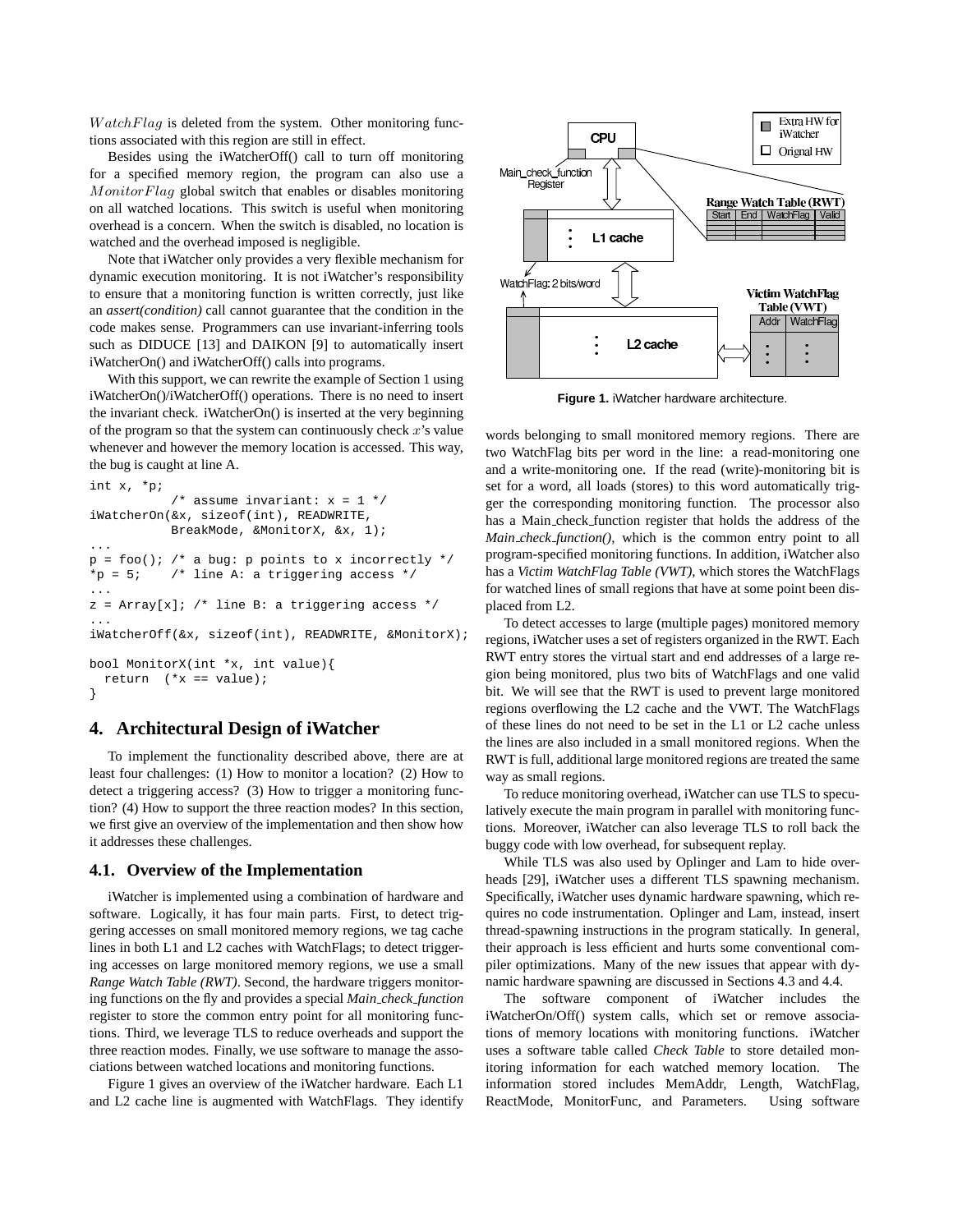simplifies the hardware and enables the system to use sophisticated data structures. An iWatcherOn/Off() call adds or removes the corresponding entry to or from the check table.

The iWatcher software also implements the Main check function() library call, whose starting address is stored in the Main check function register. When a triggering access occurs, the hardware sets the program counter to the address in this register. The Main check function() is responsible to call the program-specified monitoring function(s) associated with the accessed location. To do this, it needs to search the check table and find the corresponding function(s).

# **4.2. Watching a Range of Addresses**

When a program calls iWatcherOn() for a memory region equal or larger than *LargeRegion*, iWatcher tries to allocate an RWT entry for this region. If there is already an entry for this region in the RWT, iWatcherOn() sets the entry's WatchFlags to the logical OR of its old value and the WatchFlag argument of the call. If, instead, the region to be monitored is smaller than *LargeRegion*, iWatcher loads the watched memory lines into the L2 cache (if they are not already in L2). We do not explicitly load the lines into L1 to avoid unnecessarily polluting L1. As a line is loaded from memory, iWatcher accesses the VWT to read-in the old WatchFlags, if they exist there. Then, it sets the WatchFlag bits in the L2 line to be the logical OR of the WatchFlag argument of the call and the old WatchFlags. If the line is already present in L2 and possibly L1, iWatcher simply sets the WatchFlag bits in the line to the logical OR of the WatchFlag argument and the current WatchFlag. In all cases, iWatcherOn() also adds the monitoring function to the check table.

When a program calls iWatcherOff(), iWatcher removes the corresponding monitoring function entry from the check table. Moreover, if the monitored region is large and there is a corresponding RWT entry, iWatcherOff() updates this RWT entry's WatchFlags. The new value of the WatchFlags is computed from the remaining monitoring functions associated with this memory region, according to the information in the check table. If there is no remaining monitoring function for this range, the RWT entry is invalidated. If, instead, the memory region is small, iWatcher finds all the lines of the region that are currently cached and updates their Watch-Flags based on the remaining monitoring functions. iWatcher also updates (and, if appropriately removes) any corresponding VWT entries.

Caches and VWT are addressed by the physical addresses of watched memory regions. If there is no paging by the OS, the mapping between physical and virtual addresses is fixed for the whole program execution. In our prototype implementation, we assume that watched memory locations are pinned by the OS, so that the page mappings of a watched region do not change until the monitoring for this region is disabled using iWatcherOff().

Note that the purpose of using RWT for large regions is to reduce L2 pollution and VWT space consumption: lines from this region will only be cached when referenced (not during iWatcherOn()) and, since they will never set their WatchFlags in the cache, they will not use space in the VWT on cache eviction.

It is possible that iWatcherOn()/iWatcherOff() access some memory locations sometimes as part of a large region and sometimes as a small region. In this case, the iWatcherOn()/iWatcherOff() software handlers, as they add or remove entries to or from the check table, are responsible for ensuring the consistency between RWT entries and L2/VWT WatchFlags.

### **4.3. Detecting Triggering Accesses**

iWatcher needs to identify those loads and stores that should trigger monitoring functions. A load or store is a triggering access if the accessed location is inside any large monitored regions recorded in the RWT, or the WatchFlags of the accessed line in L1/L2 are set.

In practice, the process of detecting a triggering access is complicated by the fact that modern out-of-order processors introduce access reordering and pipelining. To help in this process, iWatcher augments each reorder buffer (ROB) entry with a *Trigger* bit, and each load-store queue entry with 2 bits that store WatchFlag information.

To keep the hardware reasonably simple, the execution of a monitoring function should only occur when a triggering load or store reaches the head of the ROB. At that point, the values of the architectural registers that need to be passed to the monitoring function are readily available. In addition, the memory system is consistent, as it contains the effect of all preceding stores. Moreover, there is no danger of mispredicted branches or exceptions, which could require the cancellation of an early-triggered monitoring function.

For a load or store, when the TLB is looked up early in the pipeline, the hardware also checks the RWT for a match. This introduces negligible visible delay. If there is a match, the access is a triggering one. If there is no match, the WatchFlags in the caches will be examined to determine if it is a triggering access.

A load typically accesses the memory system before reaching the head of the ROB. It is at that time that a triggering load will detect the set WatchFlags in the cache. Consequently, in our design, as a load reads the data from the cache into the load queue, it also reads the WatchFlag bits into the special storage provided in the load queue entry. In addition, if the RWT or the WatchFlag bits indicate that the load is a triggering one, the Trigger bit associated with the load's ROB entry is set. When the load (or any instruction) finally reaches the head of the ROB and is about to retire, the hardware checks the Trigger bit. If it is set, the hardware triggers the corresponding monitoring function.

Stores present a special difficulty. A store is not sent to the memory system until it reaches the head of the ROB. At that point, it is retired immediately, but it may still cause a cache miss, in which case it may take a long time to actually complete. In iWatcher, this would mean that, for stores that do not hit in the RWT, the processor may have to wait a long time to know whether it is a triggering access, especially for stores that do not hit in the RWT. During that time, no subsequent instruction could be retired, as the processor may have to trigger a monitoring function. To reduce this delay as much as possible, we change the micro-architecture so that, as soon as a store address is resolved early in the ROB, a prefetch is issued to the memory system. Such prefetch brings the data into the cache, and the WatchFlag bits are read into the special storage in the store queue entry. If the RWT or the WatchFlag bits indicate that the store is a triggering one, the Trigger bit in the ROB entry is also set. With this support, the processor is much less likely to have to wait when the store reaches the head of the ROB. While issuing this prefetch may have implications for the memory consistency model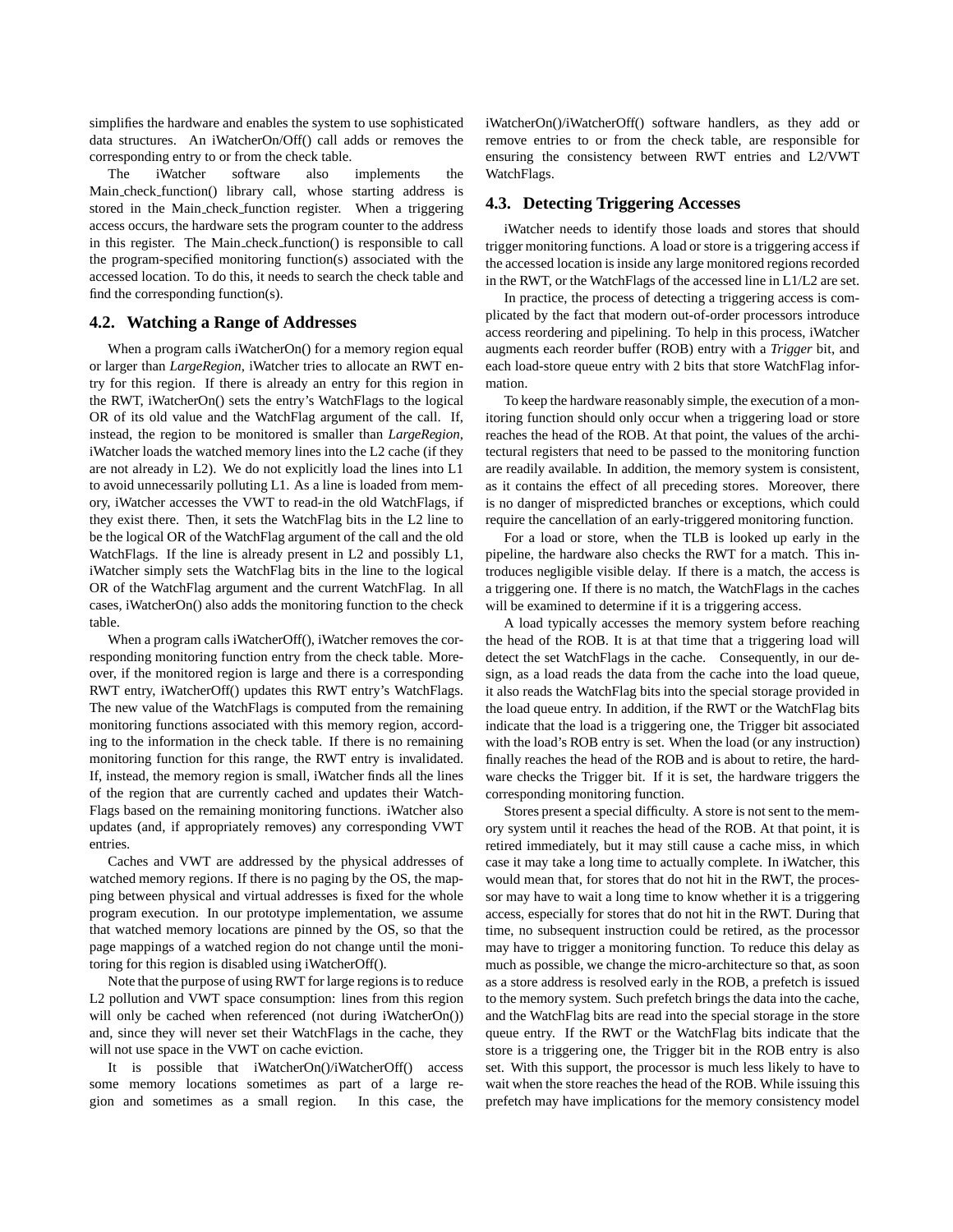supported in a multiprocessor environment, we consider the topic to be beyond the scope of this paper.

Note that bringing the WatchFlag information into the load-store queue entries enables correct operation for loads that get their data directly from the load-store queue. For example, if a store in the load-store queue has the read-monitoring WatchFlag bit set, then a load that reads from it will correctly set its own Trigger bit.

### **4.4. Executing Monitoring Functions**

When a triggering load or store is retired, its associated monitoring function has to be automatically initiated. Using TLS mechanisms, the iWatcher hardware automatically spawns a new microthread (denoted as microthread 1 in Figure 2(a)) to speculatively execute the rest of the program after the triggering access, while the current microthread (denoted as microthread 0 in Figure 2(a)) executes the monitoring function non-speculatively. To provide sequential semantics (the remainder of the program is semantically after the monitoring function), data dependencies are tracked by TLS and any violation of sequential semantics results in the squash of the speculative microthread (microthread 1).



Microthread 0 executes the monitoring function by starting from the address stored in the Main check function register. It is the responsibility of the Main check function() to find the monitoring functions associated with the triggering access and call all such functions one after another. Note that, although semantically, a monitoring function appears to programmers like a user-specified exception handler, the overhead of triggering a monitoring function is tiny with our hardware support. Indeed, while triggering an exception handler typically needs OS involvement, triggering a monitoring function in iWatcher is done completely in hardware: the hardware automatically fetches the first instruction from the Main check function(). iWatcher can skip the OS because monitoring functions are not related to any resource management in the system and, in addition, do not need to be executed in privileged mode. Moreover, the Main check function() and the check table are in the same address space as the monitored program. Therefore, a "bad" program cannot use iWatcher to mess up other programs.

Microthread 1 speculatively executes the continuation of the monitoring function, i.e., the remainder of the program after the triggering access. To avoid the overhead of flushing the pipeline, iWatcher dynamically changes the microthread ID of all the instructions currently in the pipeline from 0 to 1. Unfortunately, it is possible that some un-retired load instructions after the triggering access may have already accessed the data in the cache and, as per TLS, already updated the microthread ID in the cache line to be 0. Since the microthread ID on these cache lines should now be 1, the hardware re-touches the cache lines that were read by these un-retired loads, correctly setting their microthread IDs to 1. There is no such problem for stores because they only update the microthread IDs in the cache at retirement.

It is possible that a speculative microthread issues a triggering access, as shown on Figure 2(b). In this case, a more speculative microthread (microthread 2) is spawned to execute the rest of the program, while the speculative microthread (microthread 1) enters the Main check function. Since microthread 2 is semantically after microthread 1, a violation of sequential semantics will result in the squash of microthread 2. In addition, if microthread 1 is squashed, microthread 2 is squashed as well. Finally, if microthread 1 completes while speculative, iWatcher does not commit it; it can only commit after microthread 1 becomes safe.

Note that, in a CMP-based iWatcher, microthreads should be allocated for cache affinity. In our Figure 2(a) example, speculative microthread 1 should be kept on the same CPU as the original program, while microthread 0 should be moved to a different CPU. This is because microthread 1 continues to execute the program and is likely to reuse cache state.

#### **4.5. Different Reaction Modes**

If a monitoring function fails, iWatcher takes different actions depending on the function's ReactMode. Figure 3 illustrates the three supported reaction modes.  $ReportMode$  is the simplest one. iWatcher treats it the same way as if the monitoring function had succeeded: microthread 0 commits and microthread 1 becomes safe. If the reaction mode is  $BreakMode$ , iWatcher commits microthread 0 but squashes microthread 1. The program state and the program counter (PC) of microthread 1 are restored to the state it had immediately after the triggering access (Figure 3(b)). The cache updates of microthread 1 are discarded. At this point, programmers can use an interactive debugger to analyze the bug.



**Figure 3.** Different reaction modes supported by iWatcher.

If the reaction mode is RollbackMode, iWatcher squashes microthread 1 and also rolls back microthread 0 to the most recent checkpoint (the checkpoint at PC in Figure 3(c)). iWatcher can use support similar to ReEnact [32] to provide this reaction mode.

#### **4.6. Other Issues**

**Displacements and Cache Misses.** When a watched line of small regions is about to be displaced from the L2 cache, its WatchFlags are saved in the VWT. The VWT is a small set-associative buffer.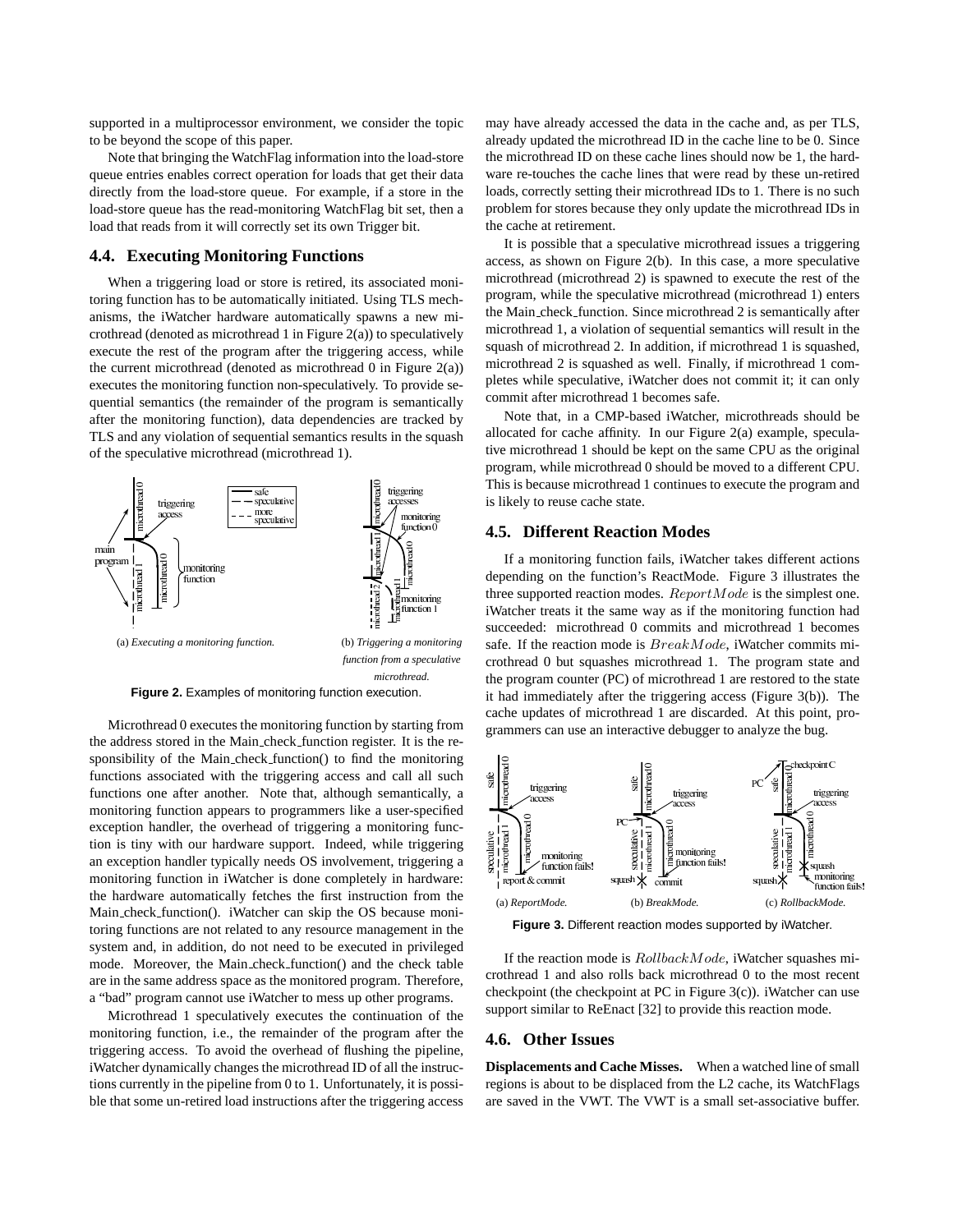| Feature                                | Assertions                                             | Hardware Watchpoints                                                                             | DIDUCE                                                                   | iWatcher                                          |
|----------------------------------------|--------------------------------------------------------|--------------------------------------------------------------------------------------------------|--------------------------------------------------------------------------|---------------------------------------------------|
| Hardware Support?                      | None                                                   | Simple support                                                                                   | <b>TLS</b> support                                                       | TLS and memory watch support                      |
| Type of checks                         | Code-controlled                                        | Location-controlled                                                                              | Code-controlled                                                          | Location-controlled                               |
| Reaction modes                         | Abort                                                  | Interrupt                                                                                        | Break or transaction abort                                               | Report, break or rollback                         |
| Programmer's effort                    | High                                                   | High                                                                                             | Low                                                                      | Moderate or low with automatic<br>instrumentation |
| Language dependent?                    | N <sub>0</sub>                                         | No.                                                                                              | Yes (Java)                                                               | No                                                |
| Flexibility                            | Very flexible,<br>program<br>specific                  | Inflexible, only supports a few<br>watchpoints, relies on programmers<br>or debuggers for checks | Moderately flexible, currently only<br>supports simple invariance checks | Very flexible, program specific                   |
| Cross-module<br>and<br>cross-developer | No.                                                    | Yes                                                                                              | No                                                                       | Yes                                               |
| Completeness                           | Hard to make sure all pos-<br>sible places are checked | Detects all accesses                                                                             | May miss some accesses due to<br>aliasing problems                       | Detects all accesses                              |

**Table 1.** Comparison of iWatcher to three other approaches. Completeness refers to whether an approach monitors all accesses to a watched memory location by construction.

If the VWT needs to take an entry while full, it selects a victim entry to be evicted, and delivers an exception. The OS then turns on page protections for the pages that correspond to the WatchFlags to be evicted from the VWT. Future accesses to these pages will trigger page protection faults, which will enable the OS to insert their WatchFlags back into the VWT. However, in our experiments, we find that a 1024-entry VWT is never full. The reason is that the VWT only keeps the WatchFlags for watched lines of small regions that have at some point been displaced from L2.

On an L2 cache miss, as the line is read from memory, the VWT is checked for a address match. If there is a match, the WatchFlags for the line are copied to the destination location in the cache. We do not remove the WatchFlags from the VWT because the memory access may be speculative and be eventually undone. If there is no match, the WatchFlags for the loaded line are set to the default "un-watched" value. Note that this VWT lookup is performed in parallel with the memory read and, therefore, introduces negligible visible delay.

Aside from these issues, caches work as in conventional TLS systems. In particular, speculative lines cannot be displaced from the L2. If space is needed in a cache set that only holds speculative lines, a speculative microthread is squashed to make room. More details can be found in [32].

**Check Table Implementation.** The check table is a software table. Our current implementation uses one entry for each watched region. The entries are sorted by start address. To speed-up check table lookup, we exploit memory access locality to reduce the number of accessed table entries during one search. A table entry contains all arguments of the iWatcherOn() call. If there are multiple monitoring functions associated with the same location, they are linked together. Since the check table is a pure software data structure, it is easy to change its implementation. For example, another implementation could be to organize it as a hash table. It can be hashed with the virtual address of the watched location.

### **5. Advantages of iWatcher**

Based on the previous discussion, we can list the advantages of iWatcher. One of them is that it provides location-controlled monitoring. Therefore, *all* accesses to a watched memory location are monitored, including "disguised" accesses due to dangling pointers or wrong pointer manipulations.

Another advantage of iWatcher is its low overhead. iWatcher only monitors memory operations that truly access a watched memory location. Moreover, iWatcher uses hardware to trigger monitoring functions with minimal overhead. Finally, iWatcher uses TLS to execute monitoring functions in parallel with the rest of the program, effectively hiding most of the monitoring overhead.

iWatcher is flexible and extensible. Programmers or automatic instrumentation tools can add monitoring functions. iWatcher is convenient even for manual instrumentation because programmers do not need to instrument every possible access to a watched memory location. Instead, they only need to insert an iWatcherOn() for a location when they are interested in monitoring this location and an iWatcherOff() when the monitoring is no longer needed. In between, all possible accesses to this location are automatically monitored. In addition, iWatcher supports three reaction modes, giving flexibility to the system.

iWatcher is cross-module and cross-developer. A watched location inserted by one module or one developer is automatically honored by all modules and all developers whenever the watched location is accessed.

iWatcher is language independent since it is supported directly in hardware. Programs written in any language, including C/C++, Java or other languages can use iWatcher. For the same reason, iWatcher can also support dynamic monitoring of low-level system software, including the operating system.

iWatcher can be used to detect illegal accesses to a memory location. For example, it can be used for security checks to prevent illegal accesses to some secured memory locations. In our experiments, we have used iWatcher to protect the return address in a program stack to detect stack-smashing attacks [6, 11, 28, 47].

Table 1 summarizes the differences between iWatcher and the three related approaches discussed in Section 2. In the table, we select DIDUCE [13] as a state-of-the-art representative of dynamic checkers. DIDUCE is a tool for debugging Java programs. It can dynamically infer some simple program invariants and then dynamically perform invariant checks to detect bugs. Like other dynamic checkers, DIDUCE requires instrumentation. The instrumentation overhead slows down execution by 6-20 times. To reduce the overhead, the authors use TLS to execute the checks in parallel with the main program [29].

From the table, we see that iWatcher differs from DIDUCE in several major ways. Most importantly, while DIDUCE performs code-controlled monitoring, iWatcher performs location-controlled monitoring, therefore enjoying the benefits described in Section 2.1. In particular, if we applied the DIDUCE mechanism to  $C/C++$ codes, due to aliasing problems, we would need to insert potentially many more checks than necessary, as we lack accurate information at instrumentation time. In addition, we may miss some accesses that need to be instrumented.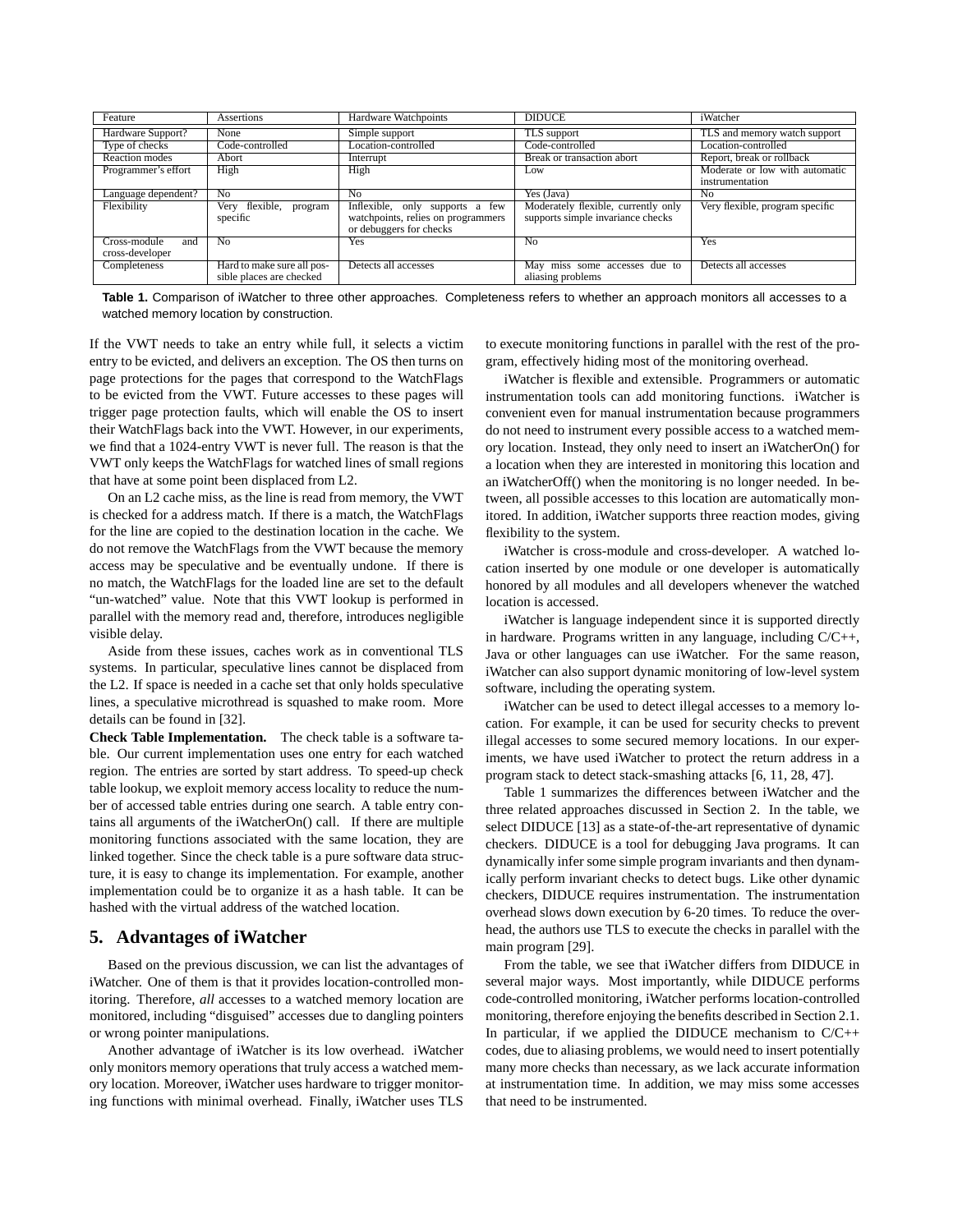Another difference between iWatcher and DIDUCE is that the former is language independent and can work for any programs, even operating systems. DIDUCE, instead, currently works only for Java programs, and some of its techniques are not applicable to C/C++ programs. Finally, iWatcher is cross-module and crossdeveloper.

We note that iWatcher is complementary to DIDUCE. DIDUCE could provide iWatcher with automatic invariant inferences, while iWatcher could provide DIDUCE with an efficient location-based monitoring capability.

# **6. Evaluation Methodology**

### **6.1. Simulated Architecture**

To evaluate iWatcher, we have built an execution-driven simulator that models a workstation with a 4-context SMT processor augmented with TLS support and iWatcher functionality. The parameters of the architecture are shown in Table 2. As seen in the table, each microthread is allocated 32 load-store queue entries. We model the overhead of spawning a monitoring-function microthread as 5 cycles of processor stall visible to the main-program thread. The reaction mode used in all experiments is ReportMode, so that all programs can run to completion.

| <b>CPU</b> frequency | $2.4$ GHz                                       | ROB size      | 360        |  |
|----------------------|-------------------------------------------------|---------------|------------|--|
| Fetch width          | 16                                              | I-window size | 160        |  |
| Issue width          |                                                 | Int FUs       |            |  |
| Retire width         | 12                                              | Mem FUs       |            |  |
| Ld/st queue entries  | 32/thread                                       | FP FUs        |            |  |
| Spawn overhead       | 5 cycles                                        | Reaction mode | ReportMode |  |
| L1 cache             | 32KB, 4-way, 32B/line, 3 cycles latency         |               |            |  |
| L <sub>2</sub> cache | 1MB, 8-way, 32B/line, 10 cycles latency         |               |            |  |
| VWT                  | 1024 entries, 8-way, 2B/entry                   |               |            |  |
| LargeRegion          | 64Kbytes                                        |               |            |  |
| <b>RWT</b>           | 4 entries, 32bits for the start and end address |               |            |  |
| Memory               | 200 cycles latency                              |               |            |  |

**Table 2.** Parameters of the simulated architecture. Latencies are given as unloaded round-trips from the processor.

To isolate the benefits of TLS, we also evaluate the same architecture without TLS support. On a triggering access, the processor first executes the monitoring function, and then proceeds to execute the rest of the program. Finally, we simulate the same architecture with no iWatcher or TLS support. For the evaluation without TLS support, the single microthread running is given a 64-entry loadstore queue.

#### **6.2. Valgrind**

In our evaluation, we compare the functionality and overhead of iWatcher to Valgrind [36], an open-source memory debugger for x86 programs. Valgrind is a binary-code dynamic checker to detect general memory-related bugs such as memory leaks, memory corruption and buffer overflow. It simulates every single instruction of a program. Because of this, it finds errors not only in a program but also in all supporting dynamically-linked libraries. Valgrind takes control of a program before it starts. The program is then run on a synthetic x86 CPU, and its every memory access is checked. All detected errors are reported.

Valgrind provides an option to enable or disable memory leak detection. We also enhanced Valgrind to enable or disable variable uninitialization checks and invalid memory access checks (checks for buffer overflow and invalid accesses to freed memory locations).

In our experiments, we run Valgrind on a real machine with a 2.6 GHz Pentium 4 processor, 32-Kbyte L1 cache, 2-Mbyte L2 cache, and 1-Gbyte main memory. Since iWatcher runs on a simulator, we cannot compare the absolute execution time of iWatcher with that of Valgrind. Instead, we compare their relative execution overheads over runs without monitoring.

### **6.3. Tested Applications**

We have conducted two sets of experiments. The first one uses applications with bugs to evaluate the functionality and overheads of iWatcher for software debugging. The second one systematically evaluates the overheads of iWatcher to monitor applications without bugs.

The applications used in our first set of experiments contain various bugs, including memory leaks, memory corruption, buffer overflow, stack-smashing attacks, value invariant violations and outbound pointers. These applications are: bc-1.03 (an arbitrary precision calculator language), cachelib (a cache management library developed at UIUC), and gzip (a SPECINT 2000 application running the Test input data set). Of these codes, bc-1.03 and cachelib already had bugs, while we injected some common bugs into gzip.

Table 3 shows the details of the bugs and monitoring functions. For gzip, we evaluate the case of single bugs: stack-smashing, memory corruption, buffer overflow (dynamic buffer overflow and static array overflow), memory leak, or value invariant violation. We also evaluate the case of a combination of bugs (memory leak, memory corruption, and dynamic buffer overflow). Table 3 shows the names given to each buggy application.

For fair comparison between Valgrind and iWatcher, in Valgrind we enable only the type of checks that are necessary to detect the bug(s) in the corresponding application. For example, for gzip-ML, we enable only the memory leak checks. Similarly, for gzip-MC and gzip-BO1, we enable only the invalid memory access checks. In all our experiments, variable uninitialization checks are always disabled.

To detect bugs such as stack smashing, memory corruption, dynamic buffer overflow, memory leak, or static array overflow, our iWatcher monitoring functions are very general. They monitor all possible relevant locations without using program-specific semantic information. In addition, all iWatcherOn/Off() calls can be inserted by an automated tool without any semantic program information. We enforce these rules to have a fair comparison with Valgrind, which does not have any semantic program information. Therefore, we feel that the comparison is fair.

To detect other bugs, such as value invariant violations and outbound pointers, we need program-specific information. Valgrind cannot detect these bugs, whereas iWatcher can.

For gzip with memory leak, iWatcher not only detects all dynamic memory buffers that are not freed; it also ranks buffers based on their access recency. Buffers that have not been accessed for a long time are more likely to be memory leaks than the recentlyaccessed ones.

Finally, our second set of experiments evaluates iWatcher overheads by monitoring memory accesses in two unmodified SPECINT 2000 applications running the Test input data set, namely gzip and parser. We measure the overhead as we vary the percentage of *dynamic* loads monitored by iWatcher and the length of the monitoring function.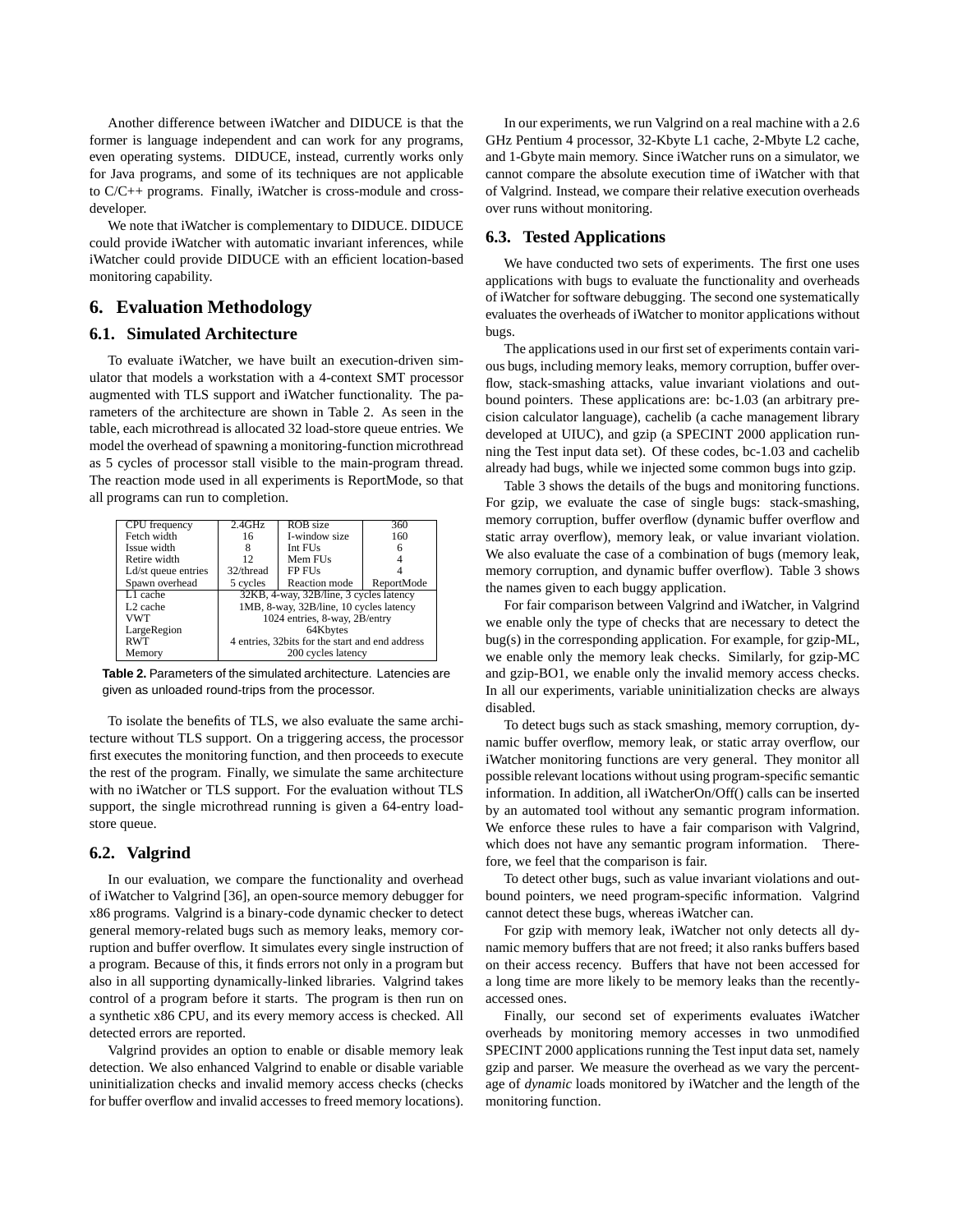| Application                 | <b>Bug Class</b>              | Type of<br>Monitoring | <b>Bug Description</b>                                                                                        | <b>Monitoring Function</b>                                                                                                                                                          |
|-----------------------------|-------------------------------|-----------------------|---------------------------------------------------------------------------------------------------------------|-------------------------------------------------------------------------------------------------------------------------------------------------------------------------------------|
| gzip-STACK                  | stack<br>smashing             | general               | In function "huft free()", the return address<br>in the program stack is corrupted.                           | When entering a function, call iWatcherOn() on the location holding<br>the return address. Turn off monitoring immediately before the func-<br>tion returns.                        |
| gzip-MC                     | memory<br>corruption          | general               | In function "huft free()", dereference a<br>pointer after it is freed up.                                     | Monitor all freed locations. Any access to such locations is a bug. Af-<br>ter a free buffer is re-allocated, the monitoring for the buffer is turned<br>off.                       |
| $g\overline{zp\text{-}BO1}$ | dynamic<br>buffer<br>overflow | general               | In function "huft build()", access an ele-<br>ment past the boundary of the dynamically-<br>allocated buffer. | Add some padding to all buffers. The padded locations are monitored<br>by iWatcher. Any access to them is a bug.                                                                    |
| gzip-ML                     | memory leak                   | general               | In function "huft free()", only free the first<br>node of the linked list but not other nodes.                | Monitor all accesses to heap objects. Each access to a heap object<br>updates its time-stamp. Objects that have not been accessed for a long<br>time are likely to be memory leaks. |
| gzip-COMBO                  | combination<br>of bugs        | general               | Combination of the bugs in gzip-ML, gzip-<br>MC, and gzip-BO1.                                                | Combines the monitoring in gzip-ML, gzip-MC, and gzip-BO1.                                                                                                                          |
| $gzip-BO2$                  | static array<br>overflow      | general               | In function "huft_build()", write outside of a<br>static array.                                               | Similar to gzip-BO1.                                                                                                                                                                |
| $gzip-IV1$                  | value invariant<br>violation  | program<br>specific   | In function "huft build()", variable "hufts"<br>is corrupted due to memory corruption.                        | Any write to this location triggers an invariant check.                                                                                                                             |
| $gzip-IV2$                  | value invariant<br>violation  | program<br>specific   | In function "inflate()", an unusual value is<br>stored into the variable "hufts".                             | Similar to gzip-IV1.                                                                                                                                                                |
| cachelib-IV                 | value invariant<br>violation  | program<br>specific   | In option.c:line 90, initialize variable<br>"conf $\rightarrow$ algos" to 0.                                  | Similar to gzip-IV1.                                                                                                                                                                |
| $bc-1.03$                   | outbound<br>pointer           | program<br>specific   | In dc-eval.c:line 498-503, pointer "s" is out-<br>side of the array in some cases.                            | Use a "range check()" function to check the value of "s" each time "s"<br>is written.                                                                                               |

**Table 3.** Bugs and monitoring functions. Type of monitoring indicates whether the monitoring function uses program-specific semantic information or, instead, monitors all possible relevant locations without using program-specific semantic information. We call the second approach "general" monitoring.

# **7. Experimental Results**

# **7.1. Overall Results**

Table 4 compares the effectiveness and the overhead of Valgrind and iWatcher. For each of the buggy applications considered, the table shows whether the schemes detect the bug and, if so, the overhead they add to the program's execution time. Recall from Section 6 that Valgrind's times are measured on a real machine, while iWatcher's are simulated.

| Application          | Valgrind       |          | iWatcher   |                  |  |
|----------------------|----------------|----------|------------|------------------|--|
|                      | Bug            | Overhead | Bug        | Overhead         |  |
|                      | Detected?      | (% )     | Detected?  | (% )             |  |
| gzip-STACK           | Nο             |          | Yes        | 80.0             |  |
| gzip-MC              | Yes            | 1466     | Yes        | 8.7              |  |
| gzip-BO1             | Yes            | 1514     | Yes        | 10.4             |  |
| gzip-ML              | Yes            | 936      | Yes        | 37.1             |  |
| gzip-COMBO           | Yes            | 1650     | Yes        | 42.7             |  |
| gzip-BO <sub>2</sub> | No             |          | Yes        | 10.5             |  |
| gzip-IV1             | No             |          | Yes        | 10.5             |  |
| gzip-IV2             | N <sub>0</sub> |          | Yes        | 9.6              |  |
| cachelib-IV          | No             | ۰        | <b>Yes</b> | $\overline{3.8}$ |  |
| $bc-1.03$            | No             |          | Yes        | 23.2             |  |

**Table 4.** Comparing the effectiveness and overhead of Valgrind and iWatcher.

Consider effectiveness first. Valgrind can detect memory corruption, dynamic buffer overflow, memory leak bugs, and the combination of them. iWatcher, instead, detects all the bugs considered. iWatcher's effectiveness is largely due to its flexibility to specialize the monitoring function.

The table also shows that iWatcher has a much lower overhead than Valgrind. For bugs that can be detected by both schemes, iWatcher only adds 9-43% overhead, a factor of 25-169 smaller than Valgrind. For example, in gzip-COMBO, where both iWatcher and Valgrind monitor every access to dynamically-allocated memory, iWatcher only adds 43% overhead, which is 39 times less than Valgrind. iWatcher's low overhead is the result of triggering monitoring functions only when the watched locations are actually accessed, and of using TLS to hide monitoring overheads. The difference in overhead between Valgrind and iWatcher is larger in gzip-MC, where we are looking for a pointer that de-references a freedup location. In this case, iWatcher only monitors freed memory buffers, and any triggering access uncovers the bug. As a result, iWatcher's overhead is 169 times smaller than Valgrind's. Finally, our results with Valgrind are consistent with the numbers (25-50 times slowdown) reported in a previous study [37].

If we consider all the applications, we see that iWatcher's overhead ranges from 4% to 80%. This overhead comes from three effects. The first one is the contention of monitoring-function microthreads and the main program for processor resources (such as functional units or fetch bandwidth) and cache space. Such contention has a high impact when there are more microthreads executing concurrently than hardware contexts in the SMT processor. In this case, the main-program microthread cannot run all the time. Instead, monitoring-function and main-program microthreads share the hardware contexts on a time-sharing basis.

Columns 2 and 3 of Table 5 show the fraction of time that there is more than one microthread running or more than four microthreads running, respectively. These figures include the main-program microthread. Note that having more than four microthreads running does not mean that the main-program microthread starves: the scheduler will attempt to share all the contexts among all microthreads fairly. From the table, we see that three applications use more than 1 microthread for more than 1% of the time. Of those, there are two that use more than 4 microthreads for a significant fraction of the time. Specifically, this fraction is 15.2% for gzip-COMBO and 16.9% for gzip-ML. Note that these applications have high iWatcher overhead in Table 4. bc-1.03 is a short program, and even a little contention has a significant impact on execution time.

A second source of overhead is the iWatcherOn/Off() calls. These calls consume processor cycles and, in addition, bring memory lines into L2, possibly polluting the cache. The overhead caused by iWatcherOn/Off() can not be hidden by TLS. In practice, their effect is small due to the small number of calls, except in gzip-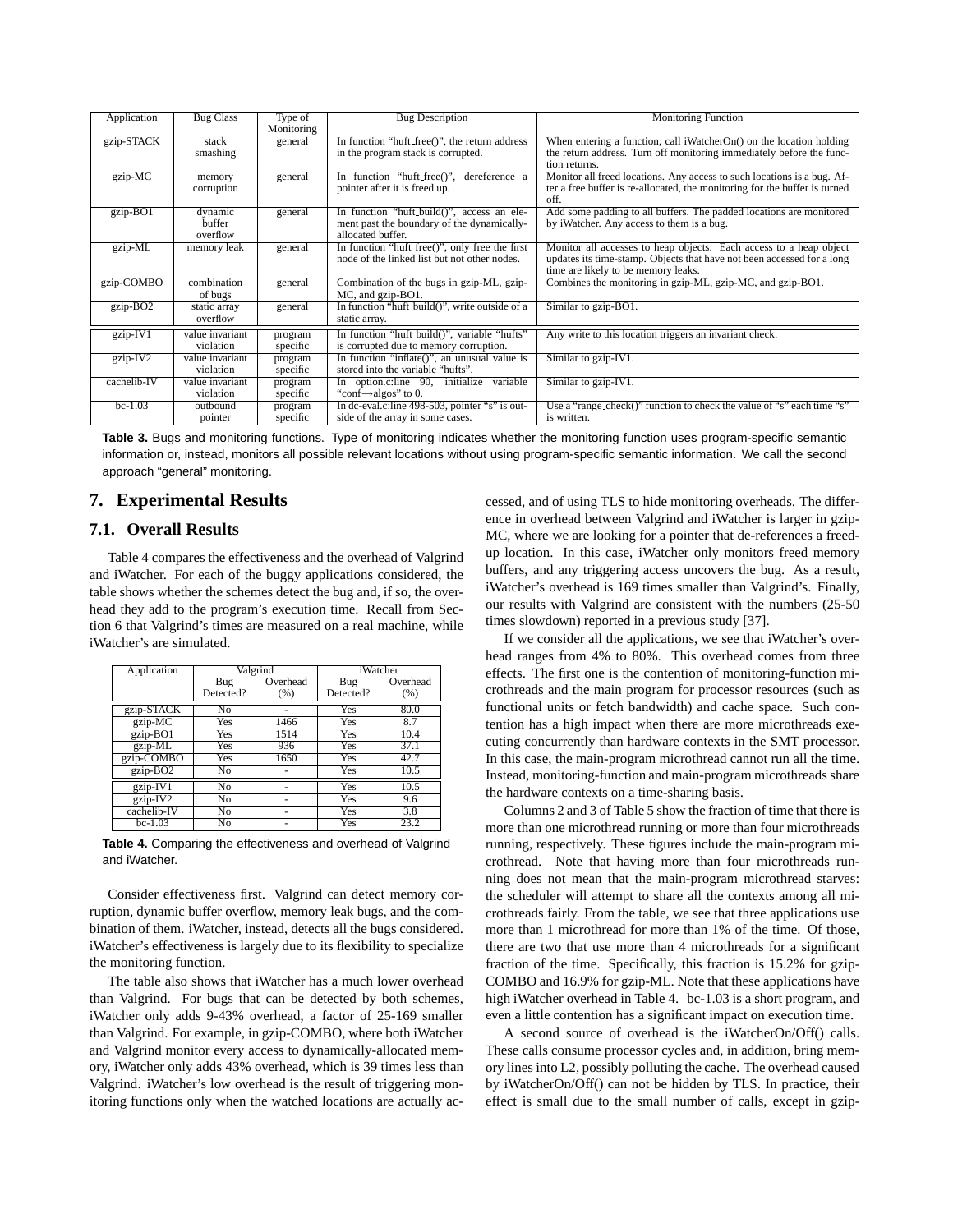| Application            | % Time<br>With $>1$<br>Microthread | % Time<br>With $> 4$<br>Microthreads | $\overline{\text{F}}$ Triggering<br>Accesses per<br>1M Instructions | $\#$ iWatcher-<br>On/Off()<br>Calls | Size of<br>iWatcherOn/Off()<br>Call (Cycles) | Size of<br>Monitoring<br>Function (Cycles) | Max Monitored<br>Memory Size at<br>a Time (Bytes) | Total Monitored<br>Memory Size<br>(Bytes) |
|------------------------|------------------------------------|--------------------------------------|---------------------------------------------------------------------|-------------------------------------|----------------------------------------------|--------------------------------------------|---------------------------------------------------|-------------------------------------------|
| gzip-STACK             | 0.1                                | 0.0                                  | 0.2                                                                 | 4889642                             | 20.                                          | 22.4                                       | 40                                                | 19558568                                  |
| gzip-MC                | 0.1                                | 0.0                                  | 0.4                                                                 | 239                                 | 1291.3                                       | 24.4                                       | 246880                                            | 246880                                    |
| gzip-BOI               | 0.1                                | 0.0                                  | 0.4                                                                 | 486                                 | 210.4                                        | 177.0                                      | 80                                                | 1944                                      |
| $gzip-ML$              | 23.1                               | 16.9                                 | 13008.9                                                             | 243                                 | 582.6                                        | 47.4                                       | 6613600                                           | 6847616                                   |
| gzip-COMBO             | 26.2                               | 15.2                                 | 13009.6                                                             | 243                                 | 1082.3                                       | 45.2                                       | 6847616                                           | 6847616                                   |
| $g\overline{z}$ ip-BO2 | 0.1                                | 0.0                                  | 0.2                                                                 | 880                                 | 59.0                                         | 24.8                                       | 32                                                | 3520                                      |
| $gzip-IV1$             | 0.1                                | 0.0                                  | 0.7                                                                 | 132                                 | 40.5                                         | 21.7                                       |                                                   | 528                                       |
| gzip-IV2               | 0.1                                | 0.0                                  |                                                                     |                                     | 83.0                                         | 23.0                                       |                                                   |                                           |
| cachelib-IV            | 0.4                                | 0.0                                  | 91.6                                                                |                                     | 129.0                                        | 16.5                                       | 40                                                | 40                                        |
| $bc-1.03$              | 2.2                                | 0.0                                  | 907.2                                                               |                                     | 81.0                                         | 134.2                                      |                                                   |                                           |

**Table 5.** Characterizing iWatcher execution.

STACK. Indeed, Columns 5 and 6 of Table 5 show the absolute number of iWatcherOn/Off() calls and the average size of an individual call. Except for gzip-STACK, the product of number of calls times the size per call is tiny compared to the hundreds of millions of cycles taken by the application to execute. For these cases, it can be shown that, even if every line brought into L2 by iWatcherOn/Off() calls causes one additional miss, the overall effect on program execution time is very small.

The exception is gzip-STACK, where the number of iWatcherOn/Off() calls is huge (4,889,642). These calls introduce a large overhead that cannot be hidden by TLS. Moreover, iWatcherOn/Off() calls partially cripple some conventional compiler optimizations such as register allocation. The result is worse code and additional overhead. Overall, while for most applications the iWatcherOn/Off() calls introduce negligible overhead, for gzip-STACK, they are responsible for most of the 80% overhead of iWatcher.

Finally, there is a third, less important source of overhead in iWatcher, namely the spawning of monitoring-function microthreads. As indicated in Section 6, each spawn takes 5 cycles. Column 4 of Table 5 shows the number of triggering accesses per million instructions. Each of these accesses spawns a microthread. From the table, we see that this parameter varies a lot across applications. However, given the small cost of each spawn, the total overhead is small.

Overall, we conclude that the overhead of iWatcher can be high (37-80%) if the application needs to execute more concurrent microthreads than contexts provided by the SMT processor, or the application calls iWatcherOn/Off() very frequently. For the other applications analyzed, the overhead is small, ranging from 4% to 23%.

Finally, the last three columns of Table 5 show other parameters of iWatcher execution: average monitoring function size, maximum monitored memory size at a time, and total monitored memory size, respectively. We can see that, while most monitoring functions take less than 25 cycles, there are a few applications where monitoring functions take 45-177 cycles. In some cases such as gzip-ML and gzip-COMBO, these relatively expensive monitoring functions occur in applications with frequent triggering accesses. When this happens, the fraction of time with more than 4 microthreads is high, which results in high iWatcher overhead (Table 4).

The last two columns show that in some applications such as gzip-ML and gzip-COMBO, iWatcher needs to monitor many addresses. In this case, the check table will typically contain many entries. Note, however, that even in this case, the size of the monitoring function, which includes the check table lookup, is still not big. This is because our check table lookup algorithm is very efficient for the applications evaluated in our experiments.

### **7.2. Benefits of TLS**

As indicated in Section 6, our experiments are performed using ReportMode. In this reaction mode, TLS speeds-up execution by running monitoring-function microthreads in parallel with each other and with the main program. To evaluate the effect of not having TLS, we now repeat the experiments executing both monitoring-function and main-program code sequentially, instead of spawning microthreads to execute them in parallel.

Figure 4 compares the execution overheads of iWatcher and iWatcher without TLS for all the applications. The amount of monitoring overhead that can be hidden by TLS in a program is the product of Columns 4 and 7 in Table 5. For programs with substantial monitoring, TLS reduces the overheads. For example, in gzip-COMBO, the overhead of iWatcher without TLS is 61.4%, while it is only 42.7% with TLS. This is a 30% reduction. As monitoring functions perform more sophisticated tasks such as DIDUCE's invariant inference [13], the benefits of TLS will become more pronounced.



**Figure 4.** Comparing iWatcher and iWatcher without TLS.

For programs with little monitoring, the product of Columns 4 and 7 in Table 5 is small. For these applications, TLS does not provide benefit, because there is not much overhead that can be hidden by TLS.

Overall, we recommend supporting TLS, as it reduces the overhead of iWatcher in some applications. We also note that TLS can be instrumental in efficiently supporting RollbackMode (Section 4.5).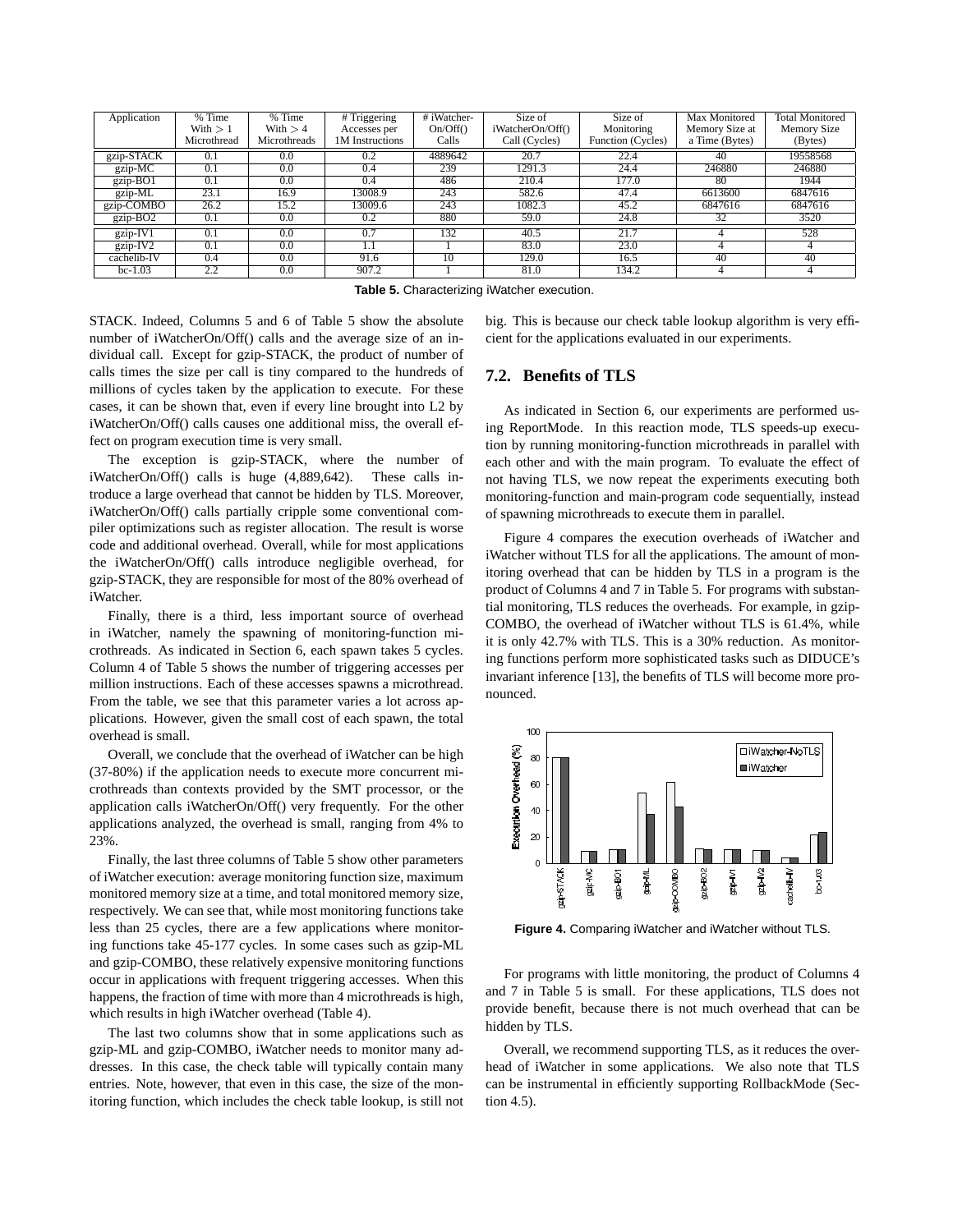#### **7.3. Sensitivity Study**

To measure the sensitivity of iWatcher's overhead, we artificially vary the fraction of triggering accesses and the size of the monitoring functions. We perform the experiments on the bug-free gzip and parser applications.

In a first experiment, we trigger a monitoring function every  $N$ th  $d$ *ynamic* load in the program<sup>1</sup>, where N varies from 2 to 10. The function walks an array, reading each value and comparing it to a constant for a total of 40 instructions. The resulting execution overhead for iWatcher and iWatcher without TLS is shown in Figure 5. The figure shows that the overhead of iWatcher with frequent triggering accesses is tolerable. Specifically, the gzip overhead is 66% for 1 trigger out of 5 dynamic loads, and 180% for 1 trigger out of 2 loads. The parser overheads are a bit higher, namely 174% for 1 trigger out of 5 loads, and 418% for 1 trigger out of 2 loads. If iWatcher does not support TLS, however, the overheads go up: 273% for gzip and 593% for parser, respectively, for 1 trigger out of 2 loads.



**Figure 5.** Varying the fraction of triggering loads.

In a second experiment, we vary the size of the monitoring function. We use the same function as before, except that we vary the number of instructions executed from 4 to 800. The function is triggered in 1 out of 10 dynamic loads. The resulting execution overhead is shown in Figure 6. The figure again shows that the iWatcher overheads are modest. For 200-instruction monitoring functions, the overhead is 65% for gzip and 159% for parser. In iWatcher without TLS, the overhead is 173% for gzip and 335% for parser. As we increase the monitoring function size, the absolute benefits of TLS increase, as TLS can hide more monitoring overhead.



<sup>1</sup>For parser, we skip the program's initialization phase, which lasts about 280 million instructions, because its behavior is not representative of steady state.

# **8. Related Work**

Our work builds upon many previous proposals to improve software robustness. Due to space limitations, we briefly describe only related works that have not been described in previous sections.

Many tools have been proposed for dynamic execution monitoring. Well-known examples include Purify [14], Intel thread checker [17], Eraser [33], StackGuard [6], DIDUCE [13], Valgrind [36], CCured [5, 27], and many others [1, 23, 30, 31]. Most of these tools rely on instrumentation to perform dynamic checks. Consequently, to check all possible accesses to a given location, they typically need to instrument more than necessary. Moreover, most dynamic checkers impose significant run-time overhead. iWatcher innovates with efficient and flexible location-controlled monitoring capability.

Schnarr and Larus have proposed using unused processor cycles to reduce overhead for *code-controlled* monitoring [34]. Our work differs from theirs in that iWatcher provides convenient, flexible architectural support to perform *location-controlled* monitoring, and uses TLS to hide monitoring overheads.

Austin *et al.* [1] have proposed detecting errors in pointer or array accesses by validating dereferences against the pointer's attributes, such as bounds. This method can prevent a pointer pointing to an array from incorrectly moving out of bounds, but cannot detect errors for general pointers such as links between structures. Moreover, it performs checks sequentially and therefore can add large execution overheads (130-540%). iWatcher can be used to reduce these overheads. Moreover, iWatcher extends dynamic monitoring from out-of-bound checks for array accesses to location-controlled checks for any general memory accesses.

To improve software debugging, several hardware supports have been proposed beyond hardware-assisted watchpoints [15, 16, 18, 39], including the proposal of Oplinger and Lam [29], ReEnact [32], and the Flight Data Recorder [48]. Oplinger and Lam use TLS to execute invariant checks to detect bugs in parallel with the main program. ReEnact uses the state buffering, rollback, and re-execute features of TLS to debug data races. The Flight Data Recorder logs coherence operations into a file that can potentially be used to support replay for debugging. Our work is different, since iWatcher's contribution is to provide efficient and flexible architectural support to monitor memory locations.

Our work is related to previous work on fine-grain access control [35, 46]. For example, Mondrian Memory Protection (MMP) [46] provides access control at word granularity using a "protection look-aside buffer" (PLB) to record protection information. MMP can potentially be used to implement locationcontrolled monitoring. However, like hardware-assisted watchpoints, it needs to raise an exception and, therefore can add significant overhead.

Our work is also related to some of the classic work on capability-based architectures [10, 21], protection-enhanced architectures [19], hardware support for security [11, 22, 43, 47], TLS [4, 38, 41, 44], and hardware support for instruction-level profiling [7].

### **9. Conclusions and Future Work**

This paper has presented *iWatcher*, novel architectural support for minimal-overhead location-controlled monitoring. iWatcher de